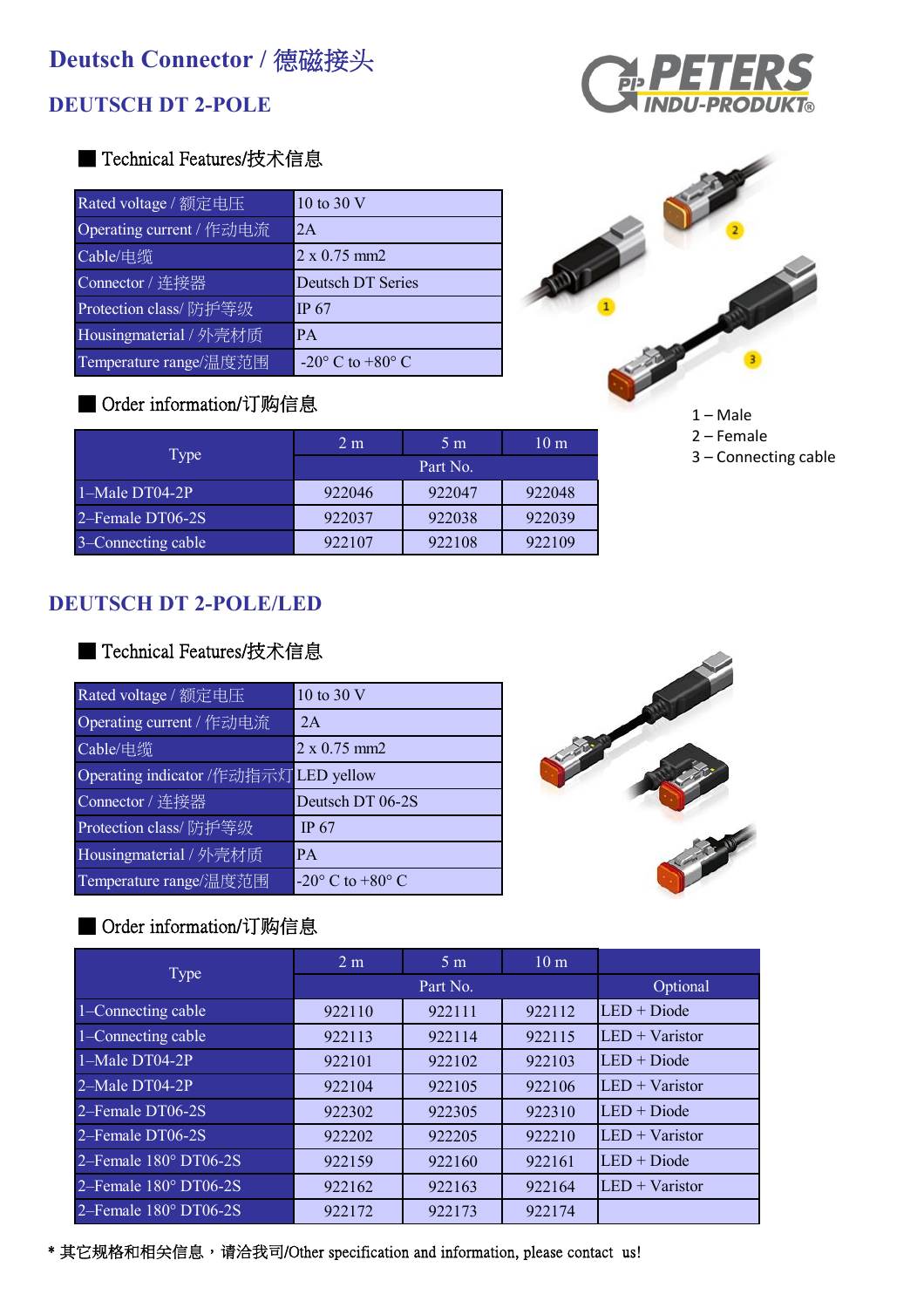# **DEUTSCH DT 3-POLE**



## ■ Technical Features/技术信息

| Rated voltage / 额定电压     | 0 to 230 V                     |
|--------------------------|--------------------------------|
| Operating current / 作动电流 | 13A                            |
| Cable/电缆                 | $3 \times 1.00$ mm2            |
| Connector / 连接器          | <b>Deutsch DT Series</b>       |
| Protection class/防护等级    | <b>IP 67</b>                   |
| Housingmaterial / 外壳材质   | <b>PA</b>                      |
| Temperature range/温度范围   | $-20^\circ$ C to $+80^\circ$ C |

# ■ Order information/订购信息



1 – Male

- 2 Female
- 3 Connecting cable

| Type               | 2 <sub>m</sub> | 5 <sub>m</sub> | 10 <sub>m</sub> |
|--------------------|----------------|----------------|-----------------|
|                    | Part No.       |                |                 |
| $1 -$ Male DT04-3P | 922165         | 922067         | 922068          |
| 2–Female DT06-3S   | 922166         | 922063         | 922064          |
| 3–Connecting cable | 922144         | 922145         | 922146          |

# **DEUTSCH DT 4-POLE/LED**

#### ■ Technical Features/技术信息

| Rated voltage / 额定电压     | 0 to 230 V                         |
|--------------------------|------------------------------------|
| Operating current / 作动电流 | 13A                                |
| Cable/电缆                 | 4 x 1.00 mm2                       |
| Connector / 连接器          | <b>Deutsch DT Series</b>           |
| Protection class/防护等级    | <b>IP 67</b>                       |
| Housingmaterial / 外壳材质   | <b>PA</b>                          |
| Temperature range/温度范围   | -20 $\degree$ C to +80 $\degree$ C |

# ■ Order information/订购信息

|                    | 2 <sub>m</sub> | 5 <sub>m</sub> | 10 <sub>m</sub> |
|--------------------|----------------|----------------|-----------------|
| Type               |                | Part No.       |                 |
| $1-Male DT04-4P$   | 922049         | 922050         | 922051          |
| 2–Female DT06-4S   | 922040         | 922041         | 922042          |
| 3–Connecting cable | 922147         | 922148         | 922149          |



- 1 Male
- 2 Female
- 3 Connecting cable